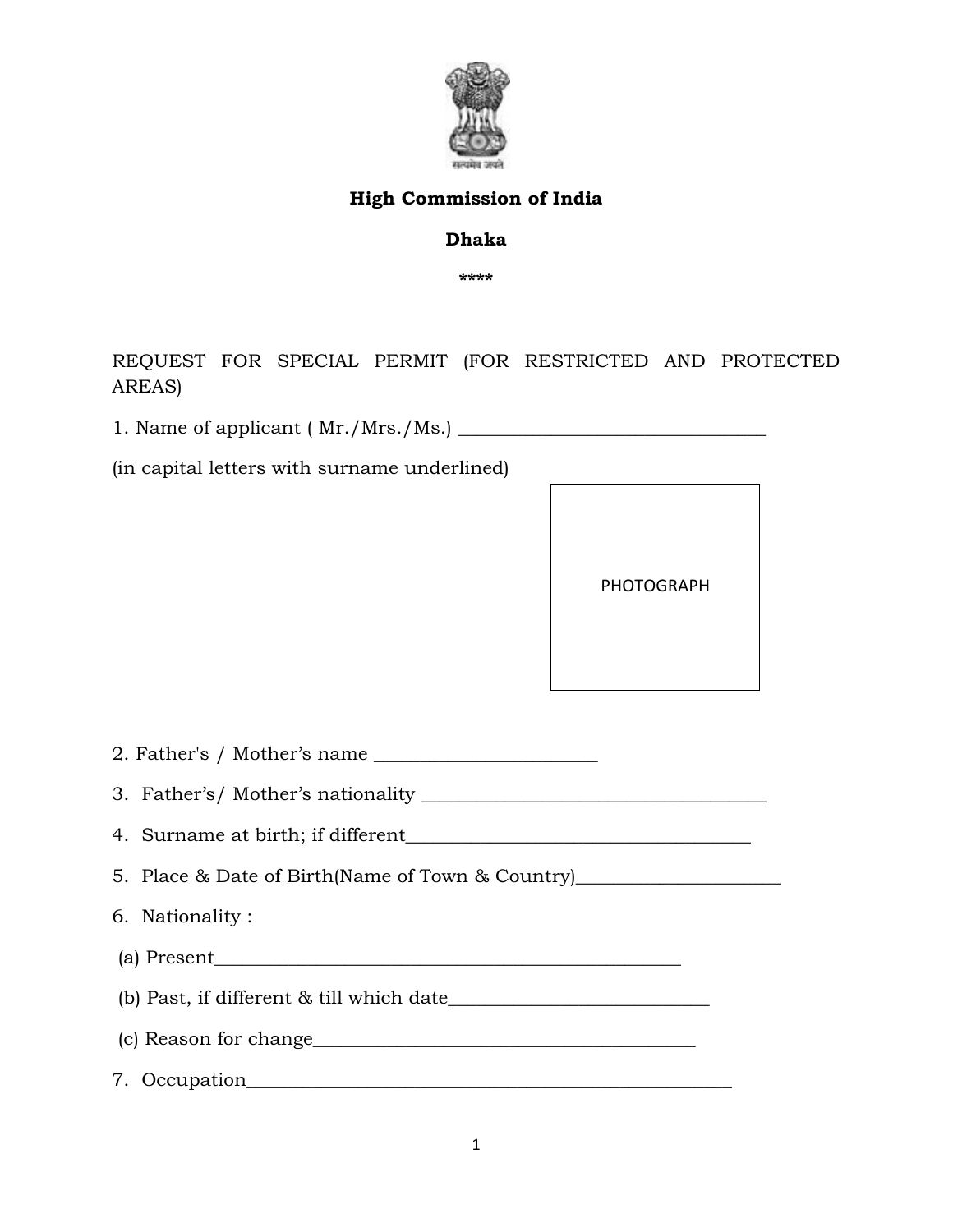| <u> 1989 - Johann Barn, mars and deur de Barn, mars and deur de Barn, mars and deur de Barn, mars and deur de Ba</u> |
|----------------------------------------------------------------------------------------------------------------------|
| 10. Contact number and Email ID: Contact number : _____________                                                      |
| $Email ID: \begin{tabular}{ c c c } \hline \multicolumn{3}{ c }{\textbf{Email ID:}} \end{tabular}$                   |
| Photograph                                                                                                           |
| 11. References :                                                                                                     |
|                                                                                                                      |
|                                                                                                                      |
| 12. Passport details :                                                                                               |
|                                                                                                                      |
|                                                                                                                      |
| At                                                                                                                   |
|                                                                                                                      |
| 13. Details of visa for India, if any obtained :                                                                     |
|                                                                                                                      |
|                                                                                                                      |
| at                                                                                                                   |
|                                                                                                                      |
|                                                                                                                      |
|                                                                                                                      |
|                                                                                                                      |
|                                                                                                                      |
|                                                                                                                      |
|                                                                                                                      |
|                                                                                                                      |